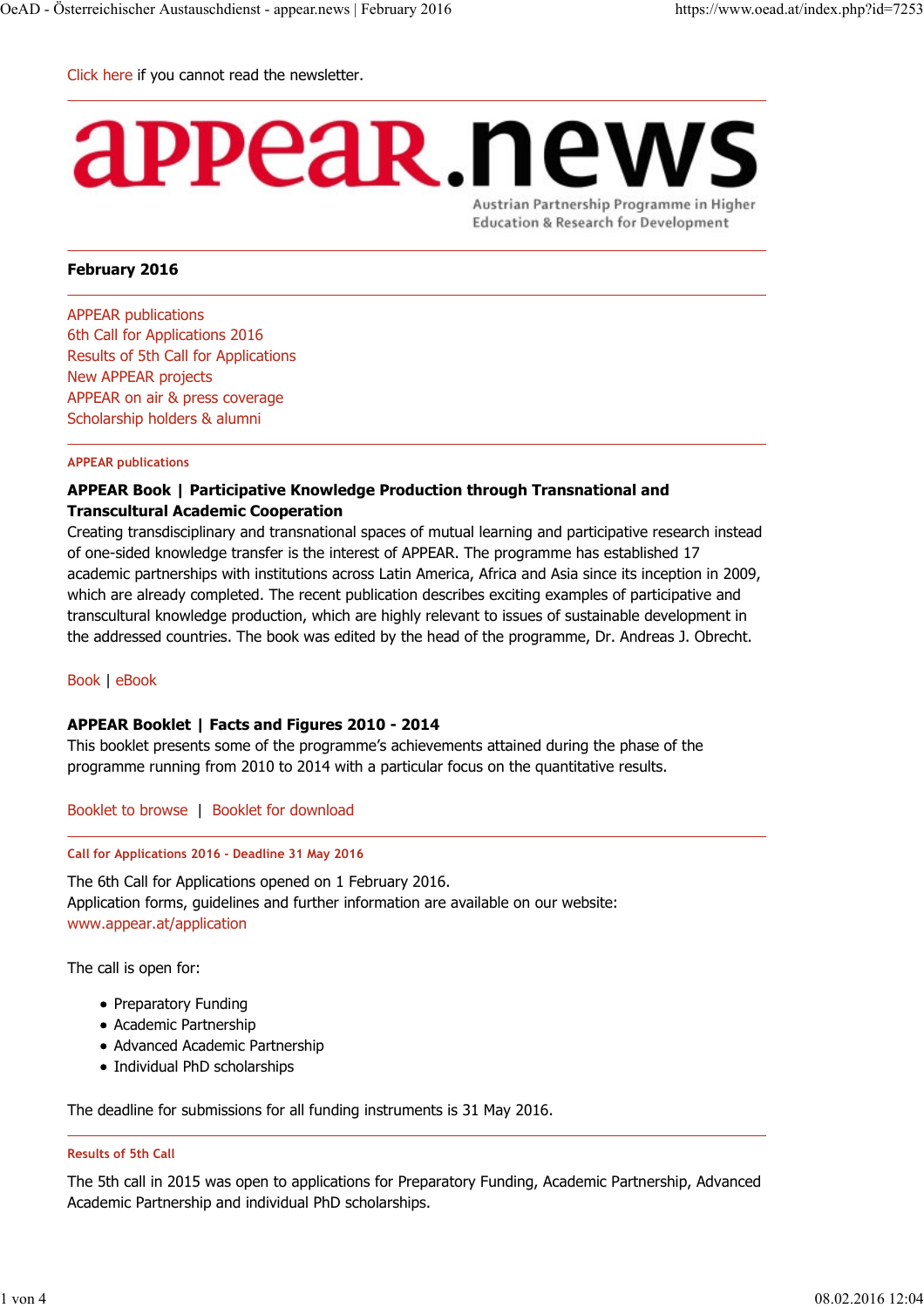In the framework of two Selection Board meetings the following have been awarded:

- 10 Preparatory Fundings click here for details
- 12 PhD scholarships
- 3 Advanced Academic Partnerships
- 4 Academic Partnerships

Preparatory Fundings are currently implemented and full project proposals will be submitted at the end of February 2016. The next Selection Board meeting in June 2016 will decide about the last projects that will result from the 5th Call for Applications.

### **South Caucasus and Black Sea Region universities in first ever cooperation with APPEAR**

Georgia, Armenia and Moldova last year became eligible countries in the APPEAR programme. Highlighting the interest in these countries about one quarter of all applications submitted in the 2015 call was looking for a cooperation with one of these countries. Currently three Preparatory Fundings are implemented in Georgia, Armenia and Moldova.

A radio broadcast dedicated to higher education cooperation with these countries was produced last year. Link to podcast

#### **New APPEAR projects**

Seven new projects were selected at the end of 2015 and will start beginning of 2016. The projects will be presented on the APPEAR website soon.

**Four Academic Partnerships**

# **Implementation of Academic Land Administration Education in Ethiopia for Supporting Sustainable Development**

A partnership between University of Natural Resources and Life Sciences, Vienna, Debre Markos University, Technical University of Vienna, Bahir Dar University

# **Strengthening Capacities for Agricultural Education, Research and Adoption in Kenya**

A partnership between Egerton University, University of Natural Resources and Life Sciences, Vienna

# **Local Cattle Breeds of Burkina Faso – Characterization and Sustainable Utilization**

A partnership between University of Natural Resources and Life Sciences, Vienna, University of Veterinary Medicine Vienna, University of Koudougou, Institut de l'Environnement et de Recherches Agricoles, Université Polytechnique de Bobo-Dioulasso

# **Strengthening of Higher Education, Research and Community Outreach in Agro-Ecology in the Rwenzori Region in Western Uganda**

A partnership between University of Natural Resources and Life Sciences, Vienna, Mountains of the Moon University

**Three Advanced Academic Partnerships**

# **Professional Social Work in East Africa - Towards Sustainable Impact**

A partnership between Carinthia University of Applied Sciences, Makerere University, University of Nairobi, Institute of Social Work Tanzania, University of Ruanda, Hope Africa University Burundi

**Advanced Academic Partnership for Legal and Human Rights Education between Karl Franzens University of Graz, Ethiopian Civil Service University and Addis Ababa University** A partnership between University of Graz, Ethiopian Civil Service University, Addis Ababa University

# **Rooting Development in the Palestinian Context**

A partnership between Birzeit University, University of Vienna, Al-Azhar University, NGO Mousawat, NGO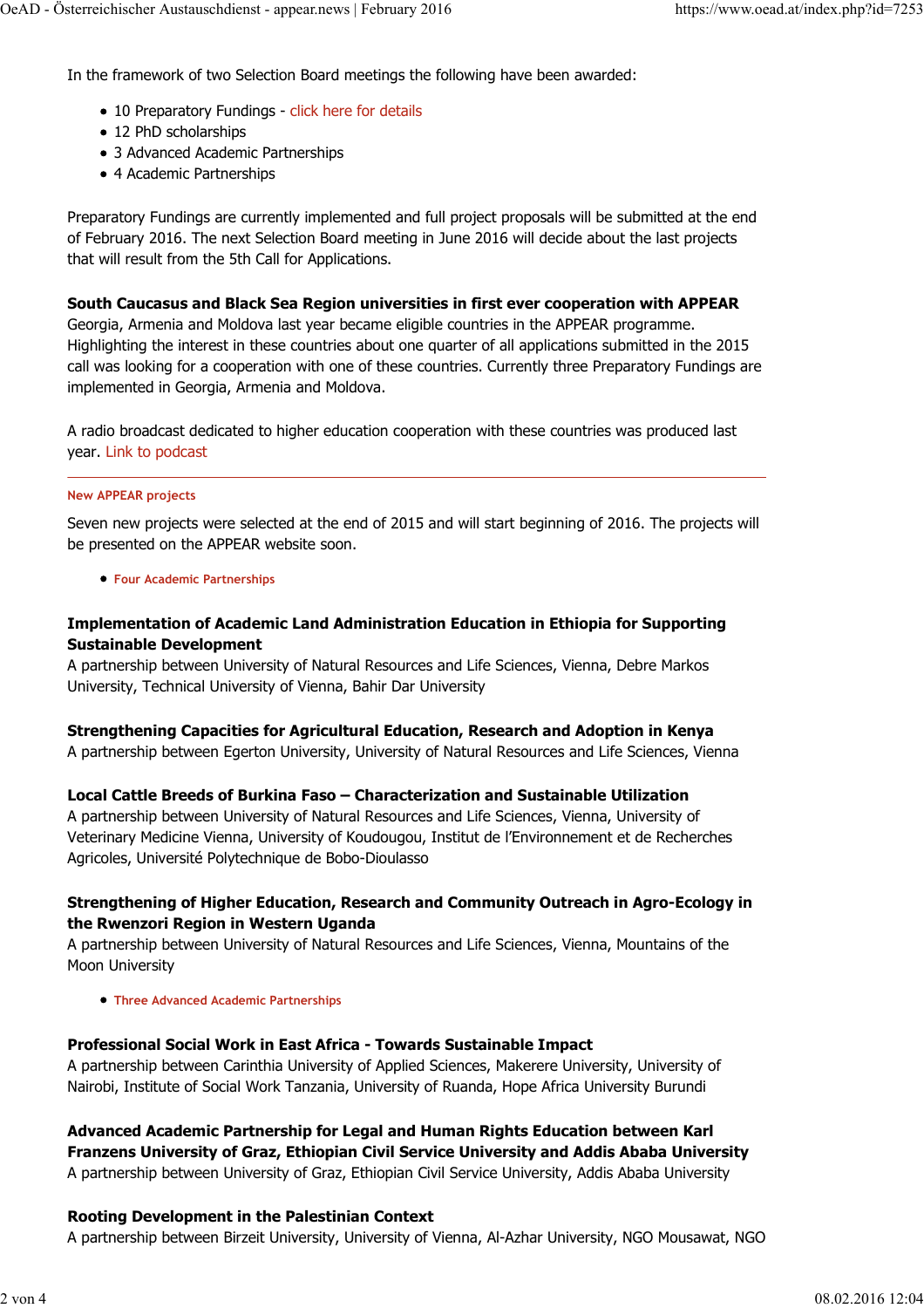Community Development Committee

# top

# **APPEAR on air & press coverage**

The radio broadcasts are in German only!

# **Between a Soviet past and a new beginning - APPEAR's new eligible countries**

This one-hour feature tackles the situation in the three new eligible countries of the APPEAR programme. The Soviet past as well as current socio-economic developments, the significant role of universities, research and education for development and cross-cutting issues of the APPEAR programme such as inclusion, are highlighted in this radio broadcast. Link to podcast

# **The International Training Programme in Limnology - Perspectives and Experiences**

The guests of this radio broadcast introduced the the International Training Programme in Limnology (IPGL) and talked about the history of this 40-year-old cooperation between East Africa and Austria, its relevance for development and latest trends and achievements. Najib Bateganya, an IPGL graduate and APPEAR scholarship holder was interviewed as well. Link to Najib's profile and to podcast

# **Climate change in Nicaragua**

In this radio broadcast two experts from an APPEAR-project talked about climate change on the Caribbean coast of Nicaragua, one of the most vulnerable regions. They also discussed about the negative impact on vital sectors such as agriculture, fisheries or tourism, as well as about the resources that are required for the protection of the global climate. Link to podcast

# **APPEAR - review and outlook**

The three guests of this radio broadcast had been involved in the setting up and the implementation of the APPEAR programme from the very beginning. Listen to their conclusions with regard to North-South higher education cooperation as well as to the novelties of the programme. Link to podcast

# **Urban human settlements in Nicaragua**

The Austrian project coordinator of the APPEAR-project urban managua, a team member and a student were invited to talk about the challenges with regard to increasing housing requirements in cities. They also talked about innovative and transdisciplinary methods in the field of urban planning that were implemented in Nicaragua. Link to podcast

# **APPEAR Press coverage**

The press coverage informs about news and dissemination on APPEAR-project level as well as on programme level. If you are interested in all kind of articles around APPEAR visit the website. Press coverage

top

#### **Scholarship holders and alumni**

Learn more about what APPEAR scholarship holders and alumni have recently achieved, presented and published. Follow this link

- Article on SDGs and education for sustainable development, Paul T. Yillia
- Winner of the Inge Dirmhirn Prize, Lemlem Aregu Behailu
- 6th National Science and Mathematics, Research and Innovation Award of Ethiopia, Tesfaye **Getachew**
- Contribution to APPEAR Publication, Kalkidan Obse
- Contribution to APPEAR Publication, Wossen Argaw Tegegn
- Contribution to APPEAR Publication, Ronald Luwangula and Elijah Ndung'u
- Contribution to APPEAR Publication, Sarah Ayeri Ogalleh